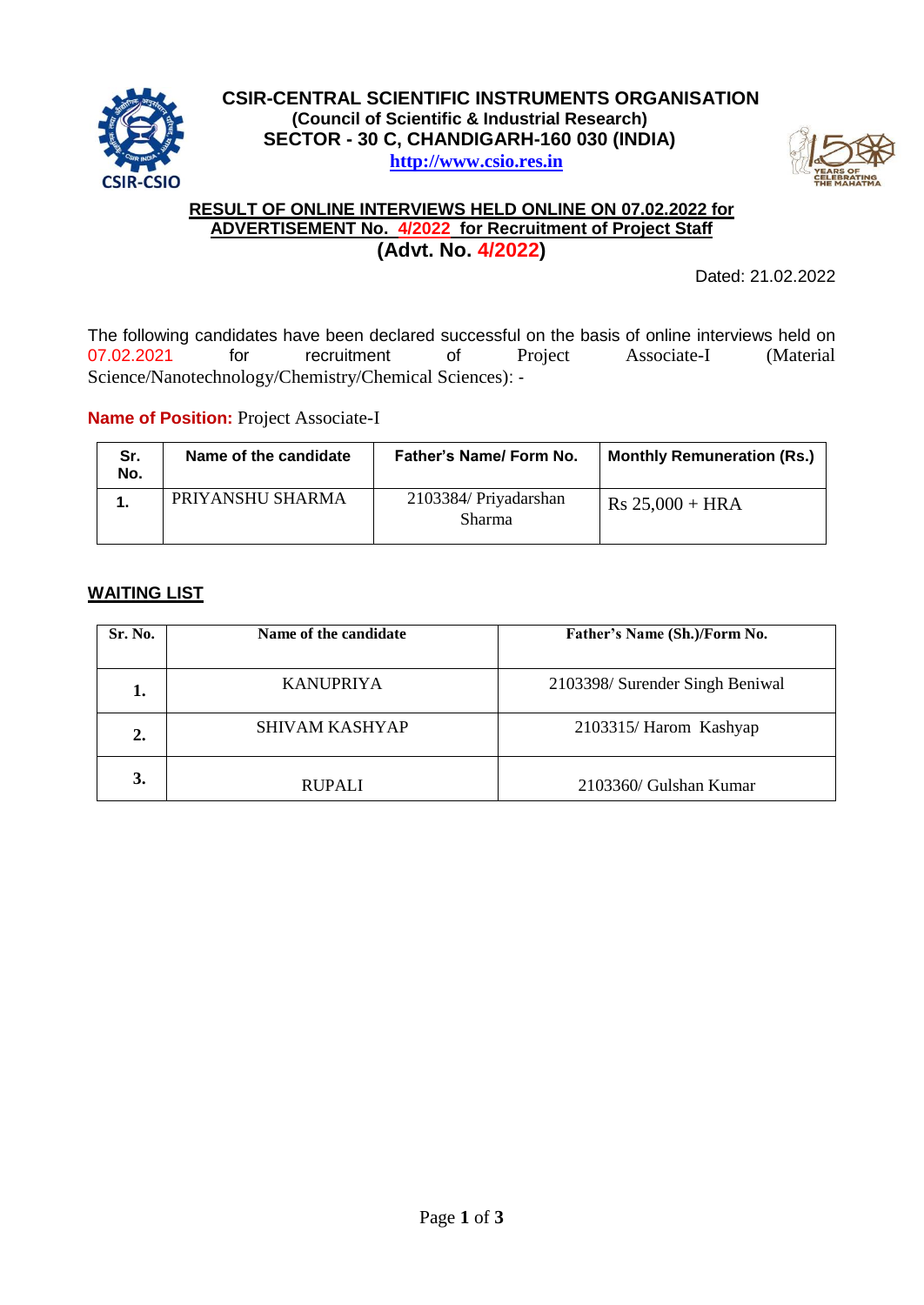The following candidates have been declared successful on the basis of online interviews held on 07.02.2021 for recruitment of Project Associate-I (Electrical/Electronics/Instrumentation/Computer Science): -

#### **Name of Position: Project Associate-I**

| Sr.<br>No. | Name of the candidate           | <b>Father's Name/ Form No.</b> | <b>Monthly Remuneration (Rs.)</b> |
|------------|---------------------------------|--------------------------------|-----------------------------------|
|            | LEKHRAJ KUMAR<br><b>RAVIDAS</b> | 2103340/ Sonu Ravidas          | Rs 25,000+HRA                     |

# **WAITING LIST**

| Sr. No. | Name of the candidate | Father's Name (Sh.)/Form No. |
|---------|-----------------------|------------------------------|
|         | <b>RAJNISH KUMAR</b>  | $2103447$ / Pawan Kumar      |
|         | AMAN UPADHYAY         | 2103261/Devandra Prasad      |
|         | URVASHI NAG*          | 2103283/ Vijay Kumar Nag     |

The following candidates have been declared successful on the basis of online interviews held on 07.02.2021 for recruitment of Project Associate-II (Electrical/Electronics/Instrumentation/Computer Science): -

# **Name of Position: Project Associate-II**

| Sr.<br>No. | Name of the candidate | <b>Father's Name/ Form No.</b> | <b>Monthly Remuneration (Rs.)</b> |
|------------|-----------------------|--------------------------------|-----------------------------------|
|            | <b>SHIVAM PANDEY</b>  | 2103331/Shailendra Pandey      | Rs 28,000+HRA                     |

#### **WAITING LIST**

| Sr. No. | Name of the candidate | Father's Name (Sh.)/Form No. |
|---------|-----------------------|------------------------------|
|         | URVASHI NAG           | 2103284/ Vijay Kumar Nag     |
|         | KOMAL GILL            | 2103450/ Raghubir Singh Gill |